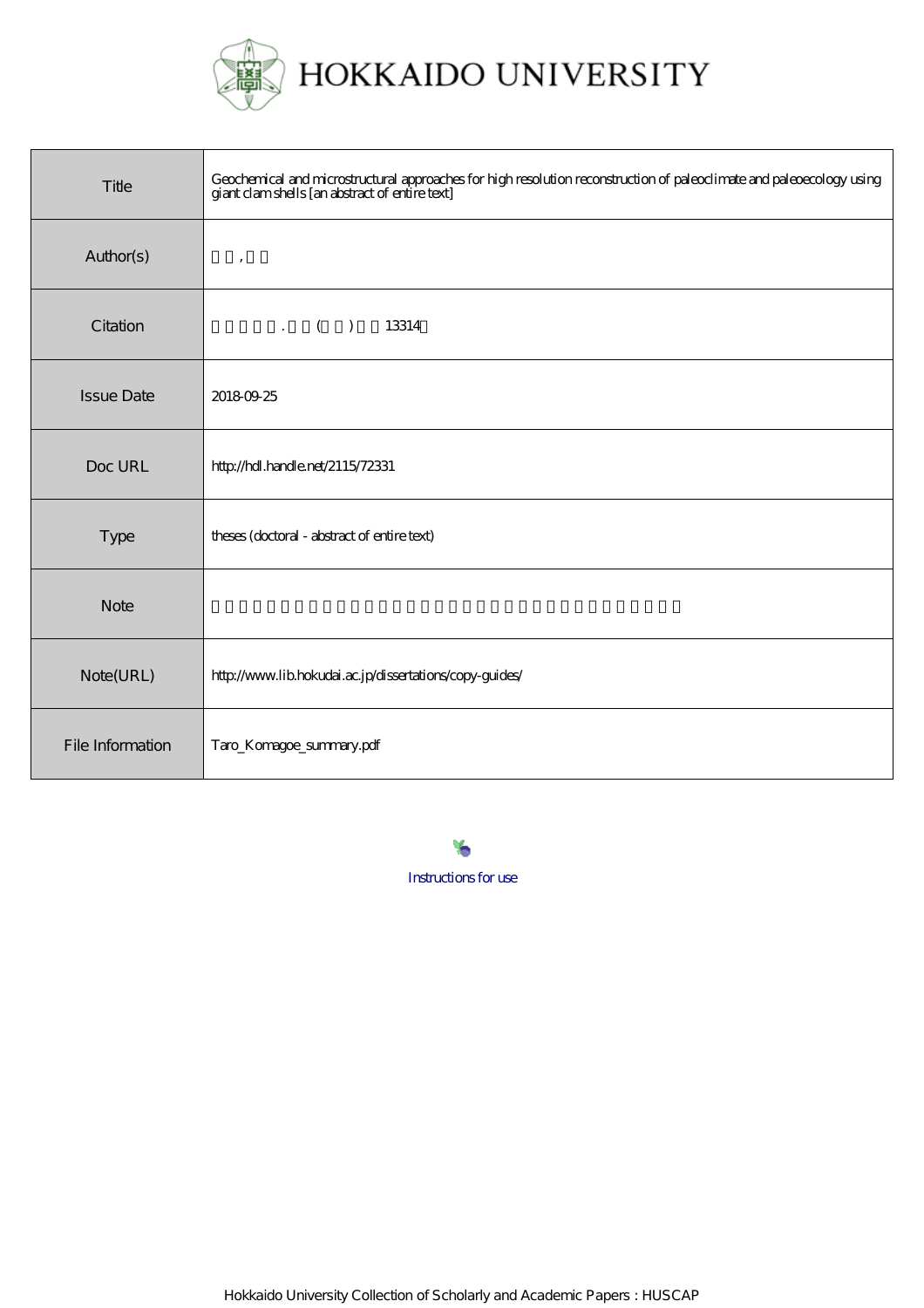## 学 位 論 文 の 要 約

博士の専攻分野の名称 博士 (理 学) 氏 名 駒越 太郎

学位論文題名

Geochemical and microstructural approaches for high resolution reconstruction of paleoclimate and paleoecology using giant clam shells

(シャコガイ殻を用いた高解像度古気候·古生態復元への地球化学および微細構造的アプローチ)

近人類の観測記録以前の気候変動を知るために、海底堆積物の底生有孔虫や石筍、氷床コア、樹木 年輪や古文書などが過去の気候を復元する古環境指標として用いられてきた、熱帯・亜熱帯の海洋表 層の環境を復元するための古環境指標として、造礁サンゴ骨格や二枚貝の殻が強力なツールとして 注目されてきた. 二枚貝の殻、造礁サンゴの骨格などは炭酸カルシウムからなり、その酸素同位体比 は古水温計として利用されてきた.また、微量元素濃度は古水温計や湧昇、過去の日射量の指標とし て用いることができる. 二枚貝は炭酸カルシウムの殻の断面に成長線 (年輪、日輪など) を刻みなが ら付加成長をするため、成長線の形成周期がわかれば成長線に沿った化学分析の結果に日付を入れ られる. また, 二枚貝殻に刻まれる微細構造である成長線は二枚貝の生物としての応答とともに生息 環境の影響を記録している [Kennish and Olsson, 1975]. インド洋, 太平洋の熱帯亜熱帯の珊瑚礁に広 く分布する二枚貝シャコガイ科は、外套膜に褐虫藻が共生しているため成長が早く、殻に日輪・年輪 を刻みながら数十年にわたり成長する[Watanabe et al., 2004]. 熱帯亜熱帯域の海洋表層環境の復元に 際し、シャコガイ殻の酸素・炭素同位体比そして微量元素分析から得られる古環境情報は、他の古環 境間接指標と比較して,日から数十年の高い時間解像度という特徴がある.また,シャコガイ殻は始 新世以降に化石として産出し[Harzhauser et al., 2008], 緻密な殻を持つため保存状態の良い化石が入手 しやすい[Watanabe et al., 2004]. シャコガイ殻を用いたこれまでの古環境研究は、シャコガイ殻の化 学組成と環境情報の比較したキャリブレーションが主であり、シャコガイ殻の高時間解像度を生か して具体的な気象を復元した研究は数少ない(例えば約3千年前の日射量を復元した Hori et al., 2015 など). 本研究では、シャコガイ殻の地球化学分析および成長線解析を行い、高時間解像度でなけれ ば復元の難しかった日から秊節単位の気象現象 (台風など) の復元とシャコガイ殻の成長に与える影 響を検証することを目的とした. また、現生試料から得た知見を用いて、気候のバックグラウンドが 異なる中新世, 更新世, 完新世の化石シャコガイ殻から, 短期間に生じる気象現象と殻の成長に基づ くシャコガイの古生熊の復元に取り組んだ.

(研究手法) シャコガイ現生試料では採取後直ちにに軟体部を除去した. 殻の切片と薄片を作成する ために、シャコガイ殻の切断面はレジン樹脂やエポキシ接着剤で補強し縁辺部が破損することを防

 $\mathbf{1}$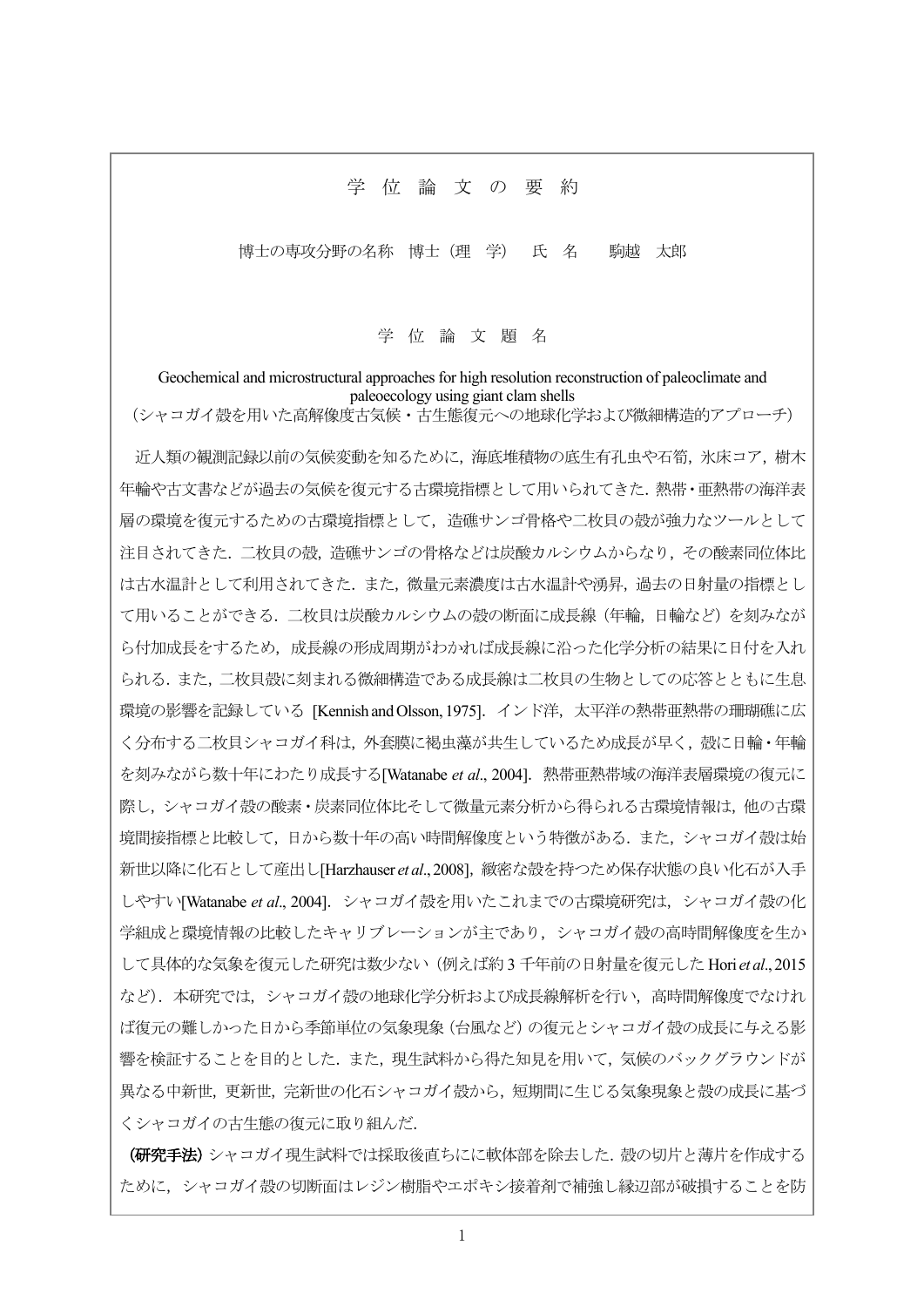いだ. 殻の最大成長軸に沿って殻を精密岩石カッターで切断し、地球化学分析用の切片と、切片と隣 り合った面から薄片を作成した. 化石シャコガイ試料は, X線回折よる鉱物相の確認, 走査型電子顕 微鏡による二次沈着や溶脱を当時の殻の組成が保存されていることを確認した後,地球化学分析を 行なった. シャコガイ生育時の海水温と海水の酸素同位体比を反映する, 殻の安定酸素同位体比と, 光合成の活性を反映する殻の安定炭素同位体比は、炭酸塩自動処理装置を接続した同位体比質量分 析計で測定した. また、殻の微量元素は、レーザーアブレーションシステム接続の誘導結合プラズマ 質量分析と誘導結合プラズマ発光分析で測定を行なった. また、殻の切片断面や薄片に観察される成 長線(日輪、年輪)は、デジタルマイクロスコープを用いてパノラマ撮影を行い、画像処理ソフトで 成長線の本数と成長線間の幅を計測した.

## (事例1) 沖ノ鳥島産シラナミガイの地球化学分析と成長線解析から明らかになった台風の痕跡

2013 年に行われた IPCC 第 5 次評価報告書によると、将来巨大な熱帯低気圧の発生が増えること が予測されている[IPCC,2013]. また, 21 世紀末には台風の強度が増加し, 今まで以上の強風が吹く ことが予想されている[Tsuboki et al., 2015]. その結果, 風害と波浪害が今まで以上に深刻化すること が懸念される.長期的な台風の将来予測のためには過去の台風の履歴を復元することが必要である. 過去の台風の復元研究は Paleotempestrogy と呼ばれ、これまでオーストラリアや大西洋などにおいて オーバーウォッシュ湖沼堆積物[Liu and Fearn, 1987]やビーチリッジ[Nott, 2011]から数十年から数百年 単位での台風の頻度や強度が復元されている. また, 中国において過去の文献記録から 11 世紀以降 千年間の台風の頻度を復元している[Liuetal.,2001]. しかし有史以前の地質時代における台風を復元 することは難しく,高時間解像度の古環境指標が求められる. そこで本研究では日本に接近する多く の台風の進路に位置する日本最南端の島、沖ノ鳥島から採取されたシャコガイ (シラナミガイ) 殻の 地球化学分析と成長線解析を行い台風の記録と比較した.

沖ノ鳥島に台風が接近した時、シャコガイ殻のバリウムカルシウム比 (Ba/Ca) には正のピークが見 られ、成長線の幅は減少し、酸素同位体比 (8<sup>18</sup>O) は水温の低下を示した (図2 網掛け). 海山であ る沖ノ鳥島近海は台風に伴い表層水が流されることで湧昇が発生し栄養塩型の鉛直分布を持つバリ ウムが表層に運ばれる. 台風後に生じるプランクトンブルームも関連してシャコガイ殻の Ba/Ca の ピークが生じた可能性がある。これらのシャコガイ殻の地球化学的および微細構造的な痕跡は生息 域への台風の接近を記録しており過去の台風記録計として期待出来る.

## (事例2) 喜界島化石シャコガイから読み解く更新世-完新世の気候変遷

更新世は地球規模の寒冷化が顕著になる 258.8 万年前からヤンガードリアス期(1.29~1.17 万年前) の終わりまでとされている. 氷期–間氷期の気候変動が明瞭になる時代であり、Dansgaard-Oeschger サイクルが示すように短周期で、急激な気温の上昇下降が生じており、人類の発展や現在の生態系の 形成に影響を与えてきた. 鹿児島県大島郡の喜界島は隆起サンゴ礁からなり、過去12万年の間日本 最速の隆起速度をもつ[Ota & Omura, 1992].この特徴により同一地点で後期更新世から完新世の化石 シャコガイ殻試料や化石サンゴ骨格試料を連続して入手可能である。特に、後期更新世の海洋同位体